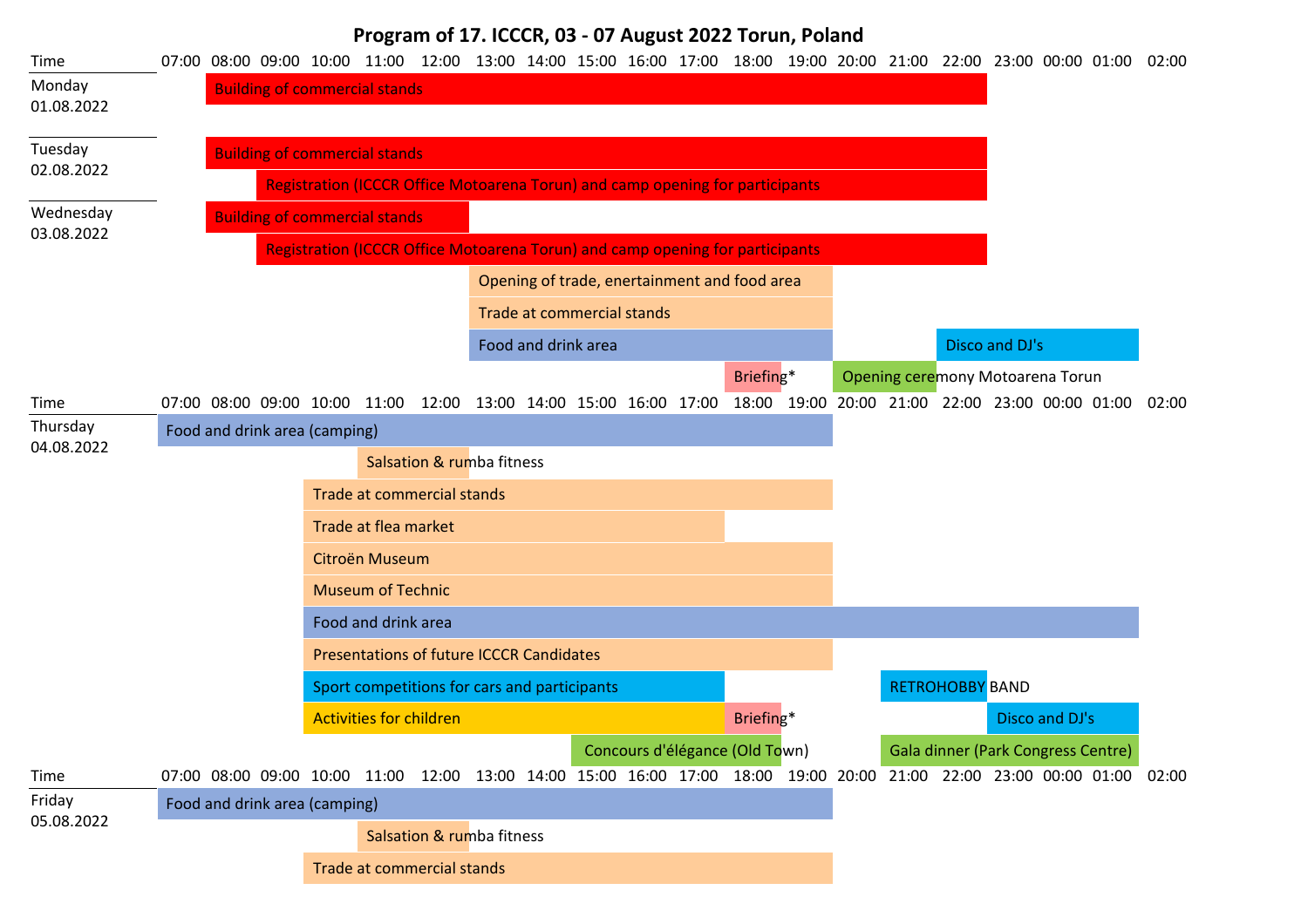|                        |                                                                                                                   | Trade at flea market                            |                           |  |  |                                                    |  |                     |                         |                |       |
|------------------------|-------------------------------------------------------------------------------------------------------------------|-------------------------------------------------|---------------------------|--|--|----------------------------------------------------|--|---------------------|-------------------------|----------------|-------|
|                        |                                                                                                                   | Citroën Museum                                  |                           |  |  |                                                    |  |                     |                         |                |       |
|                        |                                                                                                                   | <b>Museum of Technic</b>                        |                           |  |  |                                                    |  |                     |                         |                |       |
|                        |                                                                                                                   | Food and drink area                             |                           |  |  |                                                    |  |                     |                         |                |       |
|                        |                                                                                                                   | <b>Presentations of future ICCCR Candidates</b> |                           |  |  |                                                    |  |                     |                         |                |       |
|                        |                                                                                                                   | Sport competitions for cars and participants    |                           |  |  |                                                    |  |                     | <b>BOTULISME BAND</b>   |                |       |
|                        |                                                                                                                   | <b>Activities for children</b>                  |                           |  |  | Briefing*                                          |  |                     |                         | Disco and DJ's |       |
|                        |                                                                                                                   |                                                 |                           |  |  | Cars' Parade (Old Town and Philadelphia Boulevard) |  |                     |                         |                |       |
| Time                   | 07:00 08:00 09:00 10:00 11:00 12:00 13:00 14:00 15:00 16:00 17:00 18:00 19:00 20:00 21:00 22:00 23:00 00:00 01:00 |                                                 |                           |  |  |                                                    |  |                     |                         |                | 02:00 |
| Saturday<br>06.08.2022 | Food and drink area (camping)                                                                                     |                                                 |                           |  |  |                                                    |  |                     |                         |                |       |
|                        |                                                                                                                   |                                                 | Salsation & rumba fitness |  |  |                                                    |  |                     |                         |                |       |
|                        |                                                                                                                   | <b>Trade at commercial stands</b>               |                           |  |  |                                                    |  |                     |                         |                |       |
|                        |                                                                                                                   | Trade at flea market                            |                           |  |  |                                                    |  |                     |                         |                |       |
|                        |                                                                                                                   | Citroën Museum                                  |                           |  |  |                                                    |  |                     |                         |                |       |
|                        |                                                                                                                   | <b>Museum of Technic</b>                        |                           |  |  |                                                    |  |                     |                         |                |       |
|                        |                                                                                                                   | Food and drink area                             |                           |  |  |                                                    |  |                     |                         |                |       |
|                        |                                                                                                                   | <b>Presentations of future ICCCR Candidates</b> |                           |  |  |                                                    |  |                     |                         |                |       |
|                        |                                                                                                                   | Sport competitions for cars and participants    |                           |  |  |                                                    |  | Live concert        |                         |                |       |
|                        |                                                                                                                   | <b>Activities for children</b>                  |                           |  |  | Briefing*                                          |  |                     |                         | Disco and DJ's |       |
|                        |                                                                                                                   | ACI Congress (Park Congress Centre)             |                           |  |  |                                                    |  | 18.ICCCR & 2CV2023* |                         |                |       |
|                        |                                                                                                                   |                                                 |                           |  |  |                                                    |  |                     | <b>Closing ceremony</b> |                |       |
| Time                   | 07:00 08:00 09:00 10:00 11:00 12:00 13:00 14:00 15:00 16:00 17:00 18:00 19:00 20:00 21:00 22:00 23:00 00:00 01:00 |                                                 |                           |  |  |                                                    |  |                     |                         |                | 02:00 |
| Sunday<br>07.08.2022   | Food and drink area (camping)                                                                                     |                                                 |                           |  |  |                                                    |  |                     |                         |                |       |
|                        |                                                                                                                   |                                                 | Salsation & rumba fitness |  |  |                                                    |  |                     |                         |                |       |
|                        |                                                                                                                   | Trade at commercial stands                      |                           |  |  |                                                    |  |                     |                         |                |       |
|                        |                                                                                                                   | Trade at flea market                            |                           |  |  |                                                    |  |                     |                         |                |       |
|                        |                                                                                                                   | Citroën Museum                                  |                           |  |  |                                                    |  |                     |                         |                |       |
|                        |                                                                                                                   | <b>Museum of Technic</b>                        |                           |  |  |                                                    |  |                     |                         |                |       |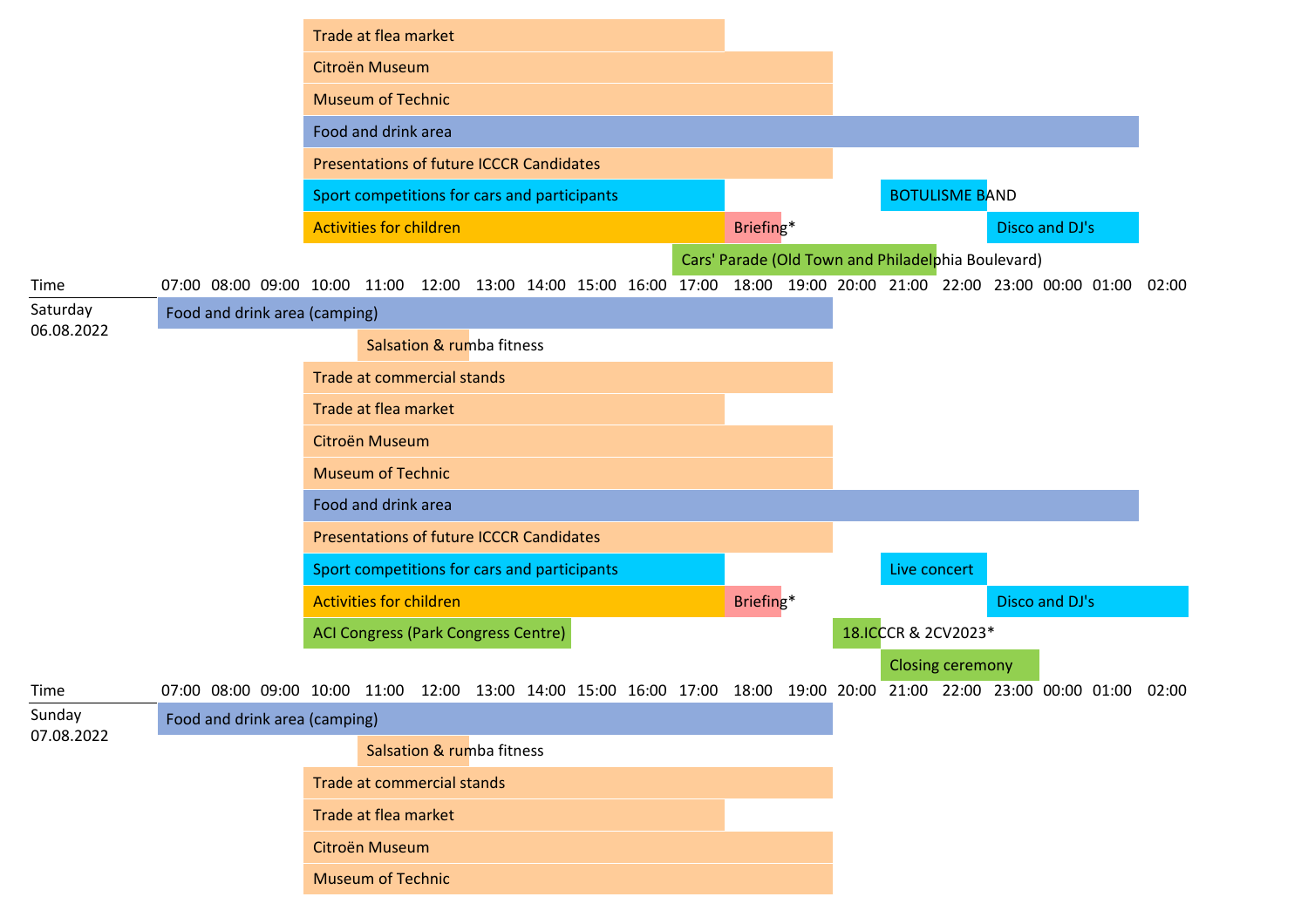|            |                                                       |       | Food and drink area                             |       |  |  |                               |           |             |              |                         |                |       |
|------------|-------------------------------------------------------|-------|-------------------------------------------------|-------|--|--|-------------------------------|-----------|-------------|--------------|-------------------------|----------------|-------|
|            |                                                       |       | <b>Presentations of future ICCCR Candidates</b> |       |  |  |                               |           |             |              |                         |                |       |
|            |                                                       |       | Sport competitions for cars and participants    |       |  |  |                               |           |             | Live concert |                         |                |       |
|            |                                                       |       | <b>Activities for children</b>                  |       |  |  |                               | Briefing* |             |              |                         | Disco and DJ's |       |
| Time       | 07:00 08:00 09:00 10:00                               |       | 11:00                                           | 12:00 |  |  | 13:00 14:00 15:00 16:00 17:00 | 18:00     | 19:00 20:00 | 21:00        | 22:00 23:00 00:00 01:00 |                | 02:00 |
| Monday     |                                                       |       | <b>Start of the Baltic See</b>                  |       |  |  |                               |           |             |              |                         |                |       |
| 08.08.2022 |                                                       | Rally |                                                 |       |  |  |                               |           |             |              |                         |                |       |
|            |                                                       |       |                                                 |       |  |  |                               |           |             |              |                         |                |       |
|            | LEGEND (see also map on icccr2022.pl)<br>Registration |       |                                                 |       |  |  |                               |           |             |              |                         |                |       |

**Main ICCCR Events** 

Daily activities

Entertainment for adults (everyday live music)

Entertainment for children (fun and games with animators)

Gastronomy (available at camping and trade area)

**Camping will be open 24 hours a day**

**From 04.08 to 06.08 registration will be possible at camping 24 hours a day**

**Briefing\* - Briefing for representatives of states participating in 17. ICCCR**

**18. ICCCR & 2CV2023\* - Stage presentation of 18. ICCCR and International 2CV Meeting 2023**

**Cars' Parade - starts at 17:00, trip to Old Town, Car presentation at Philadelphia Boulevard, 20:00 Live Concert at Philadelphia Boulevard**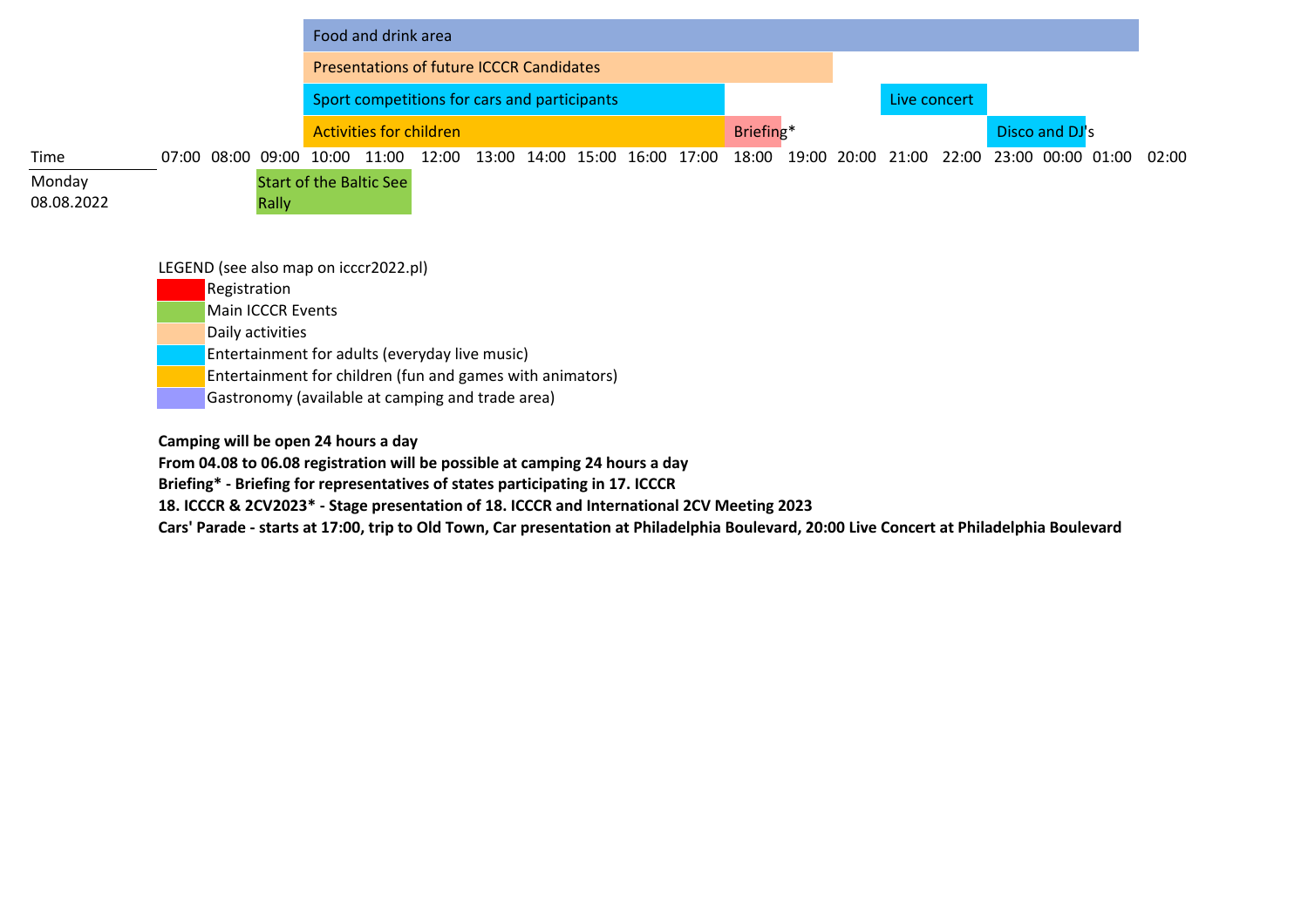## **Programme du 17. ICCCR, 03 - 07 août 2022 Torun, Pologne**

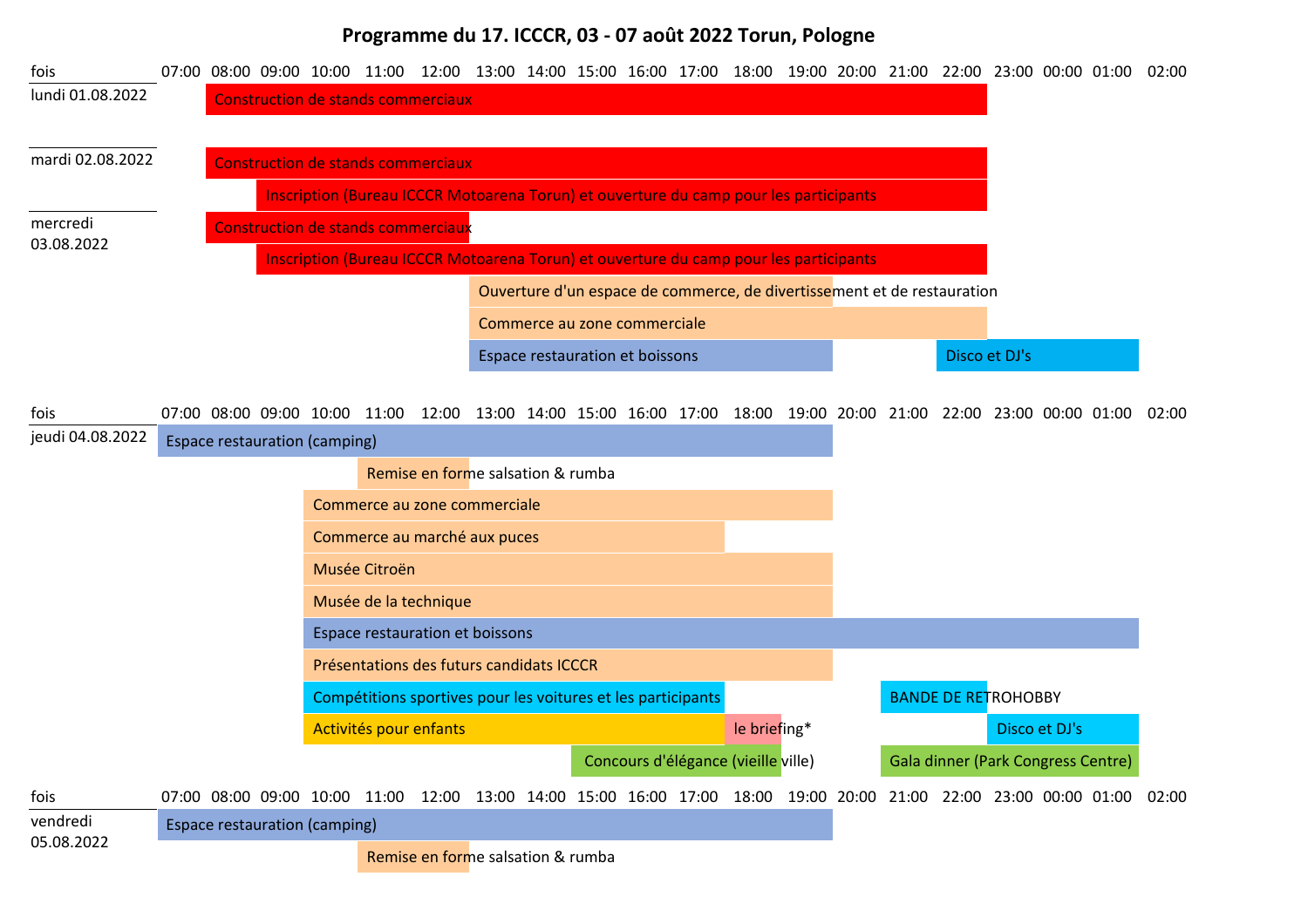|                        |                                                                                                                         | Commerce au zone commerciale                                 |  |  |  |                                                                 |  |                     |                 |                           |               |  |
|------------------------|-------------------------------------------------------------------------------------------------------------------------|--------------------------------------------------------------|--|--|--|-----------------------------------------------------------------|--|---------------------|-----------------|---------------------------|---------------|--|
|                        |                                                                                                                         | Commerce au marché aux puces                                 |  |  |  |                                                                 |  |                     |                 |                           |               |  |
|                        |                                                                                                                         | Musée Citroën                                                |  |  |  |                                                                 |  |                     |                 |                           |               |  |
|                        |                                                                                                                         | Musée de la technique                                        |  |  |  |                                                                 |  |                     |                 |                           |               |  |
|                        |                                                                                                                         | Espace restauration et boissons                              |  |  |  |                                                                 |  |                     |                 |                           |               |  |
|                        |                                                                                                                         | Présentations des futurs candidats ICCCR                     |  |  |  |                                                                 |  |                     |                 |                           |               |  |
|                        |                                                                                                                         | Compétitions sportives pour les voitures et les participants |  |  |  |                                                                 |  |                     |                 | <b>BANDE DE BOTULISME</b> |               |  |
|                        |                                                                                                                         | Activités pour enfants                                       |  |  |  | le briefing*                                                    |  |                     |                 |                           | Disco et DJ's |  |
|                        |                                                                                                                         |                                                              |  |  |  | Défilé de voitures (vieille ville et boulevard de Philadelphie) |  |                     |                 |                           |               |  |
| fois                   | 07:00 08:00 09:00 10:00 11:00 12:00 13:00 14:00 15:00 16:00 17:00 18:00 19:00 20:00 21:00 22:00 23:00 00:00 01:00 02:00 |                                                              |  |  |  |                                                                 |  |                     |                 |                           |               |  |
| samedi<br>06.08.2022   | <b>Espace restauration (camping)</b>                                                                                    |                                                              |  |  |  |                                                                 |  |                     |                 |                           |               |  |
|                        |                                                                                                                         | Remise en forme salsation & rumba                            |  |  |  |                                                                 |  |                     |                 |                           |               |  |
|                        |                                                                                                                         | Commerce au zone commerciale                                 |  |  |  |                                                                 |  |                     |                 |                           |               |  |
|                        |                                                                                                                         | Commerce au marché aux puces                                 |  |  |  |                                                                 |  |                     |                 |                           |               |  |
|                        |                                                                                                                         | Musée Citroën                                                |  |  |  |                                                                 |  |                     |                 |                           |               |  |
|                        |                                                                                                                         | Musée de la technique                                        |  |  |  |                                                                 |  |                     |                 |                           |               |  |
|                        |                                                                                                                         | Espace restauration et boissons                              |  |  |  |                                                                 |  |                     |                 |                           |               |  |
|                        |                                                                                                                         | Présentations des futurs candidats ICCCR                     |  |  |  |                                                                 |  |                     |                 |                           |               |  |
|                        |                                                                                                                         | Compétitions sportives pour les voitures et les participants |  |  |  |                                                                 |  |                     | Concert en live |                           |               |  |
|                        |                                                                                                                         | Activités pour enfants                                       |  |  |  | le briefing*                                                    |  |                     |                 |                           | Disco et DJ's |  |
|                        |                                                                                                                         | Congrès ACI (Centre de Congrès du Parc)                      |  |  |  |                                                                 |  | 18.ICCCR & 2CV2023* |                 |                           |               |  |
|                        |                                                                                                                         |                                                              |  |  |  |                                                                 |  |                     |                 | Cérémonie de clôture      |               |  |
| fois                   | 07:00 08:00 09:00 10:00 11:00 12:00 13:00 14:00 15:00 16:00 17:00 18:00 19:00 20:00 21:00 22:00 23:00 00:00 01:00 02:00 |                                                              |  |  |  |                                                                 |  |                     |                 |                           |               |  |
| dimanche<br>07.08.2022 | <b>Espace restauration (camping)</b>                                                                                    |                                                              |  |  |  |                                                                 |  |                     |                 |                           |               |  |
|                        |                                                                                                                         | Remise en forme salsation & rumba                            |  |  |  |                                                                 |  |                     |                 |                           |               |  |
|                        |                                                                                                                         | Commerce au zone commerciale                                 |  |  |  |                                                                 |  |                     |                 |                           |               |  |
|                        |                                                                                                                         | Commerce au marché aux puces                                 |  |  |  |                                                                 |  |                     |                 |                           |               |  |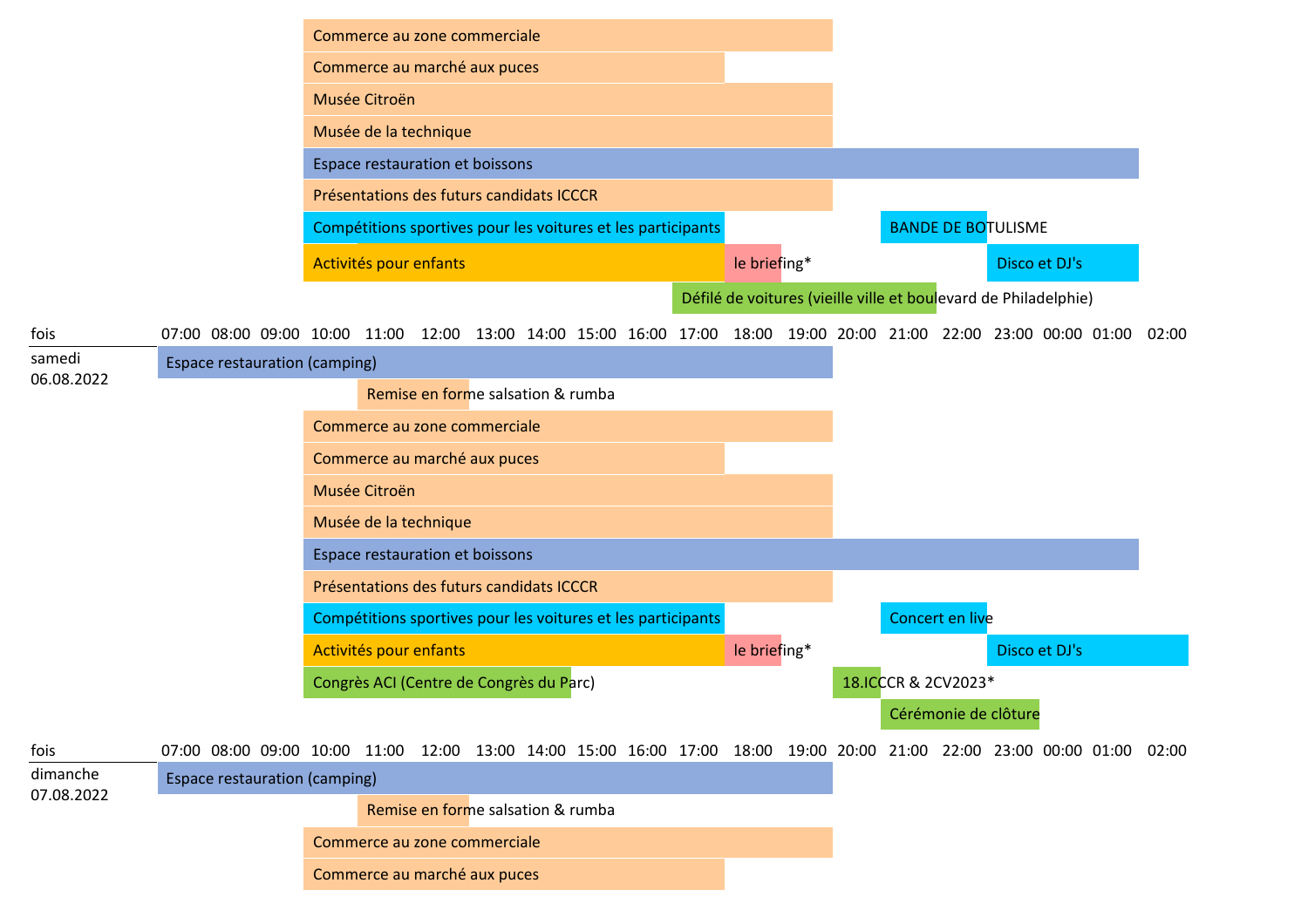| Musée Citroën                                                |                 |
|--------------------------------------------------------------|-----------------|
| Musée de la technique                                        |                 |
| Espace restauration et boissons                              |                 |
| Présentations des futurs candidats ICCCR                     |                 |
| Compétitions sportives pour les voitures et les participants | Concert en live |

07:00 08:00 09:00 10:00 11:00 12:00 13:00 14:00 15:00 16:00 17:00 18:00 19:00 20:00 21:00 22:00 23:00 00:00 01:00 02:00 fois

lundi 08.08.2022 Départ du Baltic See Rally

LÉGENDE (voir aussi la carte sur icccr2022.pl)

**Inscription** 

Principaux événements de l'ICCCR

Activités quotidiennes

Animation pour adultes (musique live tous les jours)

Animations pour les enfants (fun et jeux avec animateurs)

Gastronomie (disponible au camping et zone commerciale)

**Le camping sera ouvert 24h/24**

**Du 04.08 au 06.08 l'inscription sera possible au camping 24h/24**

**le briefing\* - Briefing pour les représentants des États participant au 17. ICCCR**

**18. ICCCR & 2CV2023\* - Présentation sur scène du 18. ICCCR et International 2CV Meeting 2023**

**Cars 'Parade - commence à 17h00, voyage dans la vieille ville, présentation de voitures à Philadelphia Boulevard, 20h00 Concert en direct à Philadelphia Boulevard**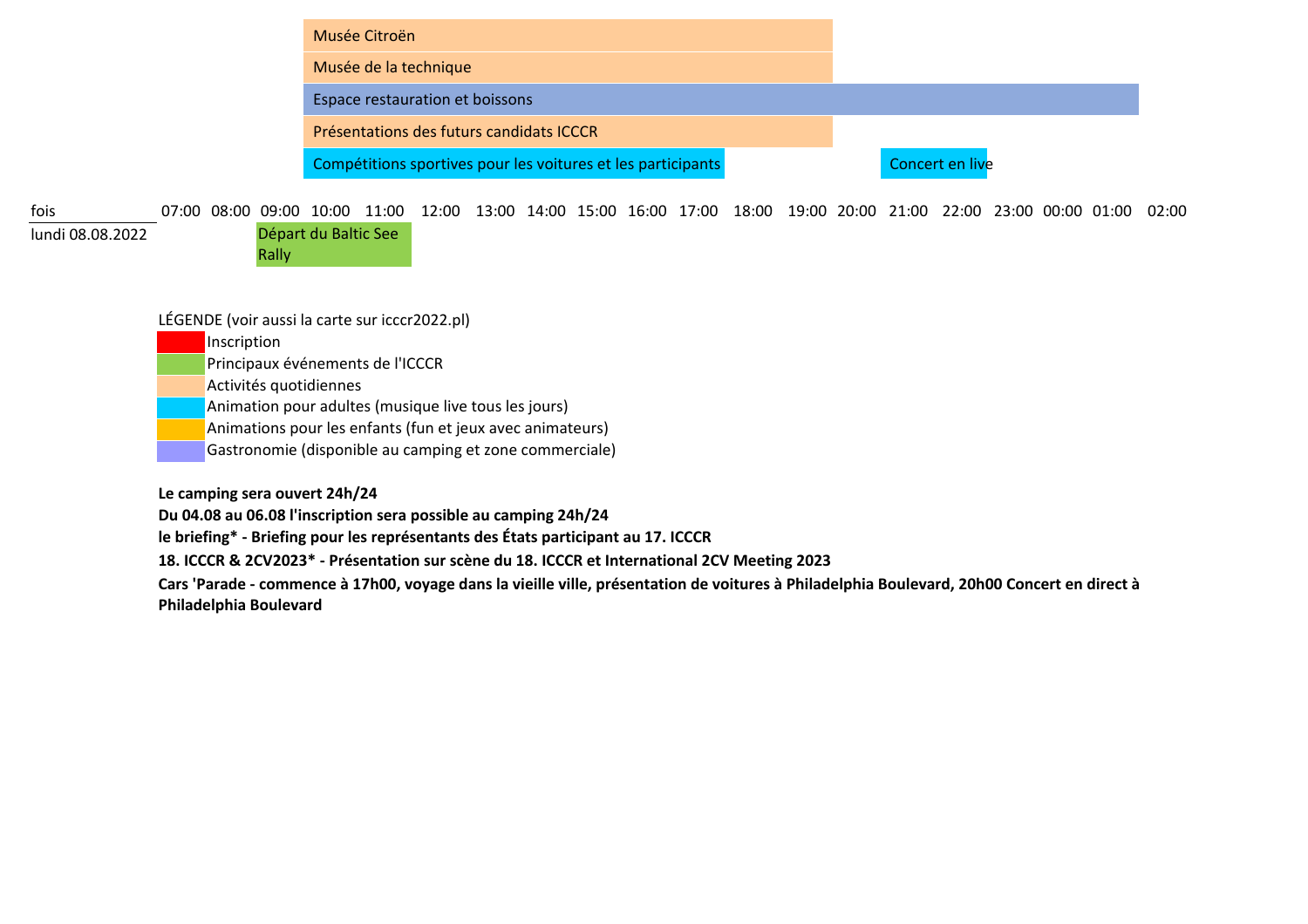## **Program 17. ICCCR, 03 - 07 Sierpień 2022 Toruń, Polska**

| Czas                       |  |                                 |                                         | 07:00 08:00 09:00 10:00 11:00 12:00 13:00 14:00 15:00 16:00 17:00 18:00 19:00 20:00 21:00 22:00 23:00 00:00 01:00 02:00 |  |                                  |  |                                                          |  |                        |                                    |                |  |
|----------------------------|--|---------------------------------|-----------------------------------------|-------------------------------------------------------------------------------------------------------------------------|--|----------------------------------|--|----------------------------------------------------------|--|------------------------|------------------------------------|----------------|--|
| Poniedziałek<br>01.08.2022 |  | <b>Budowa stoisk handlowych</b> |                                         |                                                                                                                         |  |                                  |  |                                                          |  |                        |                                    |                |  |
| Wtorek                     |  | <b>Budowa stoisk handlowych</b> |                                         |                                                                                                                         |  |                                  |  |                                                          |  |                        |                                    |                |  |
| 02.08.2022                 |  |                                 |                                         | Rejestracja (Biuro ICCCR Motoarena Toruń) i otwarcie campingu dla uczestników                                           |  |                                  |  |                                                          |  |                        |                                    |                |  |
| Środa 03.08.2022           |  | <b>Budowa stoisk handlowych</b> |                                         |                                                                                                                         |  |                                  |  |                                                          |  |                        |                                    |                |  |
|                            |  |                                 |                                         | Rejestracja (Biuro ICCCR Motoarena Toruń) i otwarcie campingu dla uczestników                                           |  |                                  |  |                                                          |  |                        |                                    |                |  |
|                            |  |                                 |                                         |                                                                                                                         |  |                                  |  | Otwarcie strefy handlowej, rozrywkowej i gastronomicznej |  |                        |                                    |                |  |
|                            |  |                                 |                                         |                                                                                                                         |  | Handel na stoiskach komercyjnych |  |                                                          |  |                        |                                    |                |  |
|                            |  |                                 |                                         |                                                                                                                         |  | Strefa z jedzeniem i napojami    |  |                                                          |  |                        | Disco and DJ's                     |                |  |
|                            |  |                                 |                                         |                                                                                                                         |  |                                  |  |                                                          |  |                        |                                    |                |  |
| Czas                       |  |                                 |                                         | 07:00 08:00 09:00 10:00 11:00 12:00 13:00 14:00 15:00 16:00 17:00 18:00 19:00 20:00 21:00 22:00 23:00 00:00 01:00 02:00 |  |                                  |  |                                                          |  |                        |                                    |                |  |
| Czwartek<br>04.08.2022     |  |                                 | Strefa z jedzeniem i napojami (camping) |                                                                                                                         |  |                                  |  |                                                          |  |                        |                                    |                |  |
|                            |  |                                 |                                         | Salsation & rumba fitness                                                                                               |  |                                  |  |                                                          |  |                        |                                    |                |  |
|                            |  |                                 |                                         | Handel na stoiskach komercyjnych                                                                                        |  |                                  |  |                                                          |  |                        |                                    |                |  |
|                            |  |                                 |                                         | Handel na pchlim targu                                                                                                  |  |                                  |  |                                                          |  |                        |                                    |                |  |
|                            |  |                                 | Muzeum Citroëna                         |                                                                                                                         |  |                                  |  |                                                          |  |                        |                                    |                |  |
|                            |  |                                 | Muzeum Techniki                         |                                                                                                                         |  |                                  |  |                                                          |  |                        |                                    |                |  |
|                            |  |                                 |                                         | Strefa z jedzeniem i napojami                                                                                           |  |                                  |  |                                                          |  |                        |                                    |                |  |
|                            |  |                                 |                                         | Prezentacje przyszłych Kandydatów ICCCR                                                                                 |  |                                  |  |                                                          |  |                        |                                    |                |  |
|                            |  |                                 |                                         | Zawody sportowe dla samochodów i uczestników                                                                            |  |                                  |  |                                                          |  | <b>RETROHOBBY BAND</b> |                                    |                |  |
|                            |  |                                 | Zajęcia dla dzieci                      |                                                                                                                         |  |                                  |  | Briefing*                                                |  |                        |                                    | Disco and DJ's |  |
|                            |  |                                 |                                         |                                                                                                                         |  |                                  |  | Concours d'élégance (starówka)                           |  |                        | Gala dinner (Centrum Targowe PARK) |                |  |
| Czas                       |  |                                 |                                         | 07:00 08:00 09:00 10:00 11:00 12:00 13:00 14:00 15:00 16:00 17:00 18:00 19:00 20:00 21:00 22:00 23:00 00:00 01:00 02:00 |  |                                  |  |                                                          |  |                        |                                    |                |  |
| Piątek                     |  |                                 | Strefa z jedzeniem i napojami (camping) |                                                                                                                         |  |                                  |  |                                                          |  |                        |                                    |                |  |
| 05.08.2022                 |  |                                 |                                         | Salsation & rumba fitness                                                                                               |  |                                  |  |                                                          |  |                        |                                    |                |  |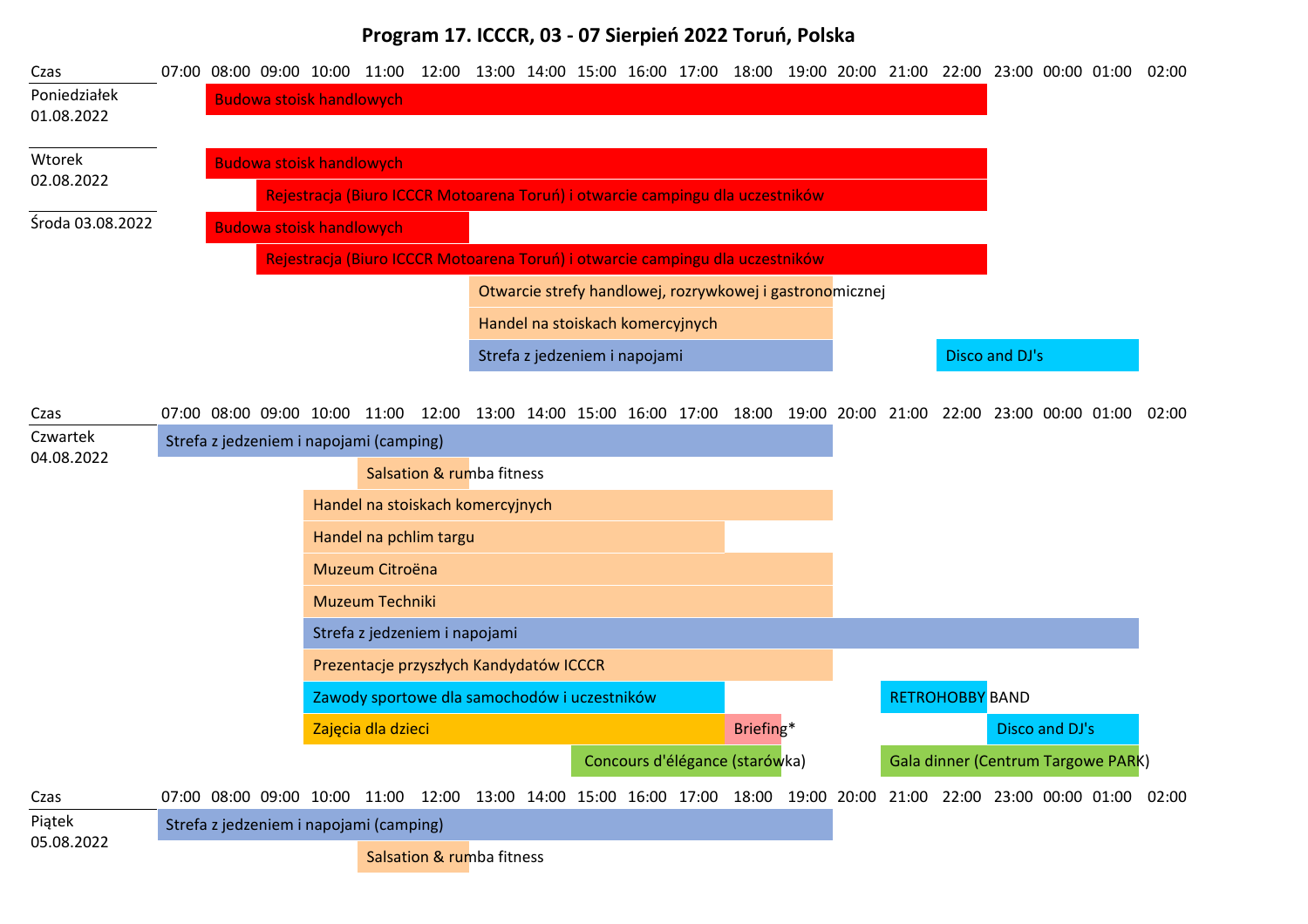|                         |                                                                                                                   | Handel na stoiskach komercyjnych             |  |  |  |           |  |                                                     |                       |                |       |
|-------------------------|-------------------------------------------------------------------------------------------------------------------|----------------------------------------------|--|--|--|-----------|--|-----------------------------------------------------|-----------------------|----------------|-------|
|                         |                                                                                                                   | Handel na pchlim targu                       |  |  |  |           |  |                                                     |                       |                |       |
|                         |                                                                                                                   | Muzeum Citroëna                              |  |  |  |           |  |                                                     |                       |                |       |
|                         |                                                                                                                   | Muzeum Techniki                              |  |  |  |           |  |                                                     |                       |                |       |
|                         |                                                                                                                   | Strefa z jedzeniem i napojami                |  |  |  |           |  |                                                     |                       |                |       |
|                         |                                                                                                                   | Prezentacje przyszłych Kandydatów ICCCR      |  |  |  |           |  |                                                     |                       |                |       |
|                         |                                                                                                                   | Zawody sportowe dla samochodów i uczestników |  |  |  |           |  |                                                     | <b>BOTULISME BAND</b> |                |       |
|                         |                                                                                                                   | Zajęcia dla dzieci                           |  |  |  | Briefing* |  |                                                     |                       | Disco and DJ's |       |
|                         |                                                                                                                   |                                              |  |  |  |           |  | Parada samochodów (starówka i Bulwar Filadelfijski) |                       |                |       |
| Czas                    | 07:00 08:00 09:00 10:00 11:00 12:00 13:00 14:00 15:00 16:00 17:00 18:00 19:00 20:00 21:00 22:00 23:00 00:00 01:00 |                                              |  |  |  |           |  |                                                     |                       |                | 02:00 |
| Sobota<br>06.08.2022    | Strefa z jedzeniem i napojami (camping)                                                                           |                                              |  |  |  |           |  |                                                     |                       |                |       |
|                         |                                                                                                                   | Salsation & rumba fitness                    |  |  |  |           |  |                                                     |                       |                |       |
|                         |                                                                                                                   | Handel na stoiskach komercyjnych             |  |  |  |           |  |                                                     |                       |                |       |
|                         |                                                                                                                   | Handel na pchlim targu                       |  |  |  |           |  |                                                     |                       |                |       |
|                         |                                                                                                                   | Muzeum Citroëna                              |  |  |  |           |  |                                                     |                       |                |       |
|                         |                                                                                                                   | Muzeum Techniki                              |  |  |  |           |  |                                                     |                       |                |       |
|                         |                                                                                                                   | Strefa z jedzeniem i napojami                |  |  |  |           |  |                                                     |                       |                |       |
|                         |                                                                                                                   | Prezentacje przyszłych Kandydatów ICCCR      |  |  |  |           |  |                                                     |                       |                |       |
|                         |                                                                                                                   | Zawody sportowe dla samochodów i uczestników |  |  |  |           |  |                                                     | Koncert na żywo       |                |       |
|                         |                                                                                                                   | Zajęcia dla dzieci                           |  |  |  | Briefing* |  |                                                     |                       | Disco and DJ's |       |
|                         |                                                                                                                   | Kongres ACI (Centrum Targowe PARK)           |  |  |  |           |  | 18.ICCCR & 2CV2023*                                 |                       |                |       |
|                         |                                                                                                                   |                                              |  |  |  |           |  |                                                     | Ceremonia zakończenia |                |       |
| Czas                    | 07:00 08:00 09:00 10:00 11:00 12:00 13:00 14:00 15:00 16:00 17:00 18:00 19:00 20:00 21:00 22:00 23:00 00:00 01:00 |                                              |  |  |  |           |  |                                                     |                       |                | 02:00 |
| Niedziela<br>07.08.2022 | Strefa z jedzeniem i napojami (camping)                                                                           |                                              |  |  |  |           |  |                                                     |                       |                |       |
|                         |                                                                                                                   | Salsation & rumba fitness                    |  |  |  |           |  |                                                     |                       |                |       |
|                         |                                                                                                                   | Handel na stoiskach komercyjnych             |  |  |  |           |  |                                                     |                       |                |       |
|                         |                                                                                                                   | Handel na pchlim targu                       |  |  |  |           |  |                                                     |                       |                |       |
|                         |                                                                                                                   |                                              |  |  |  |           |  |                                                     |                       |                |       |